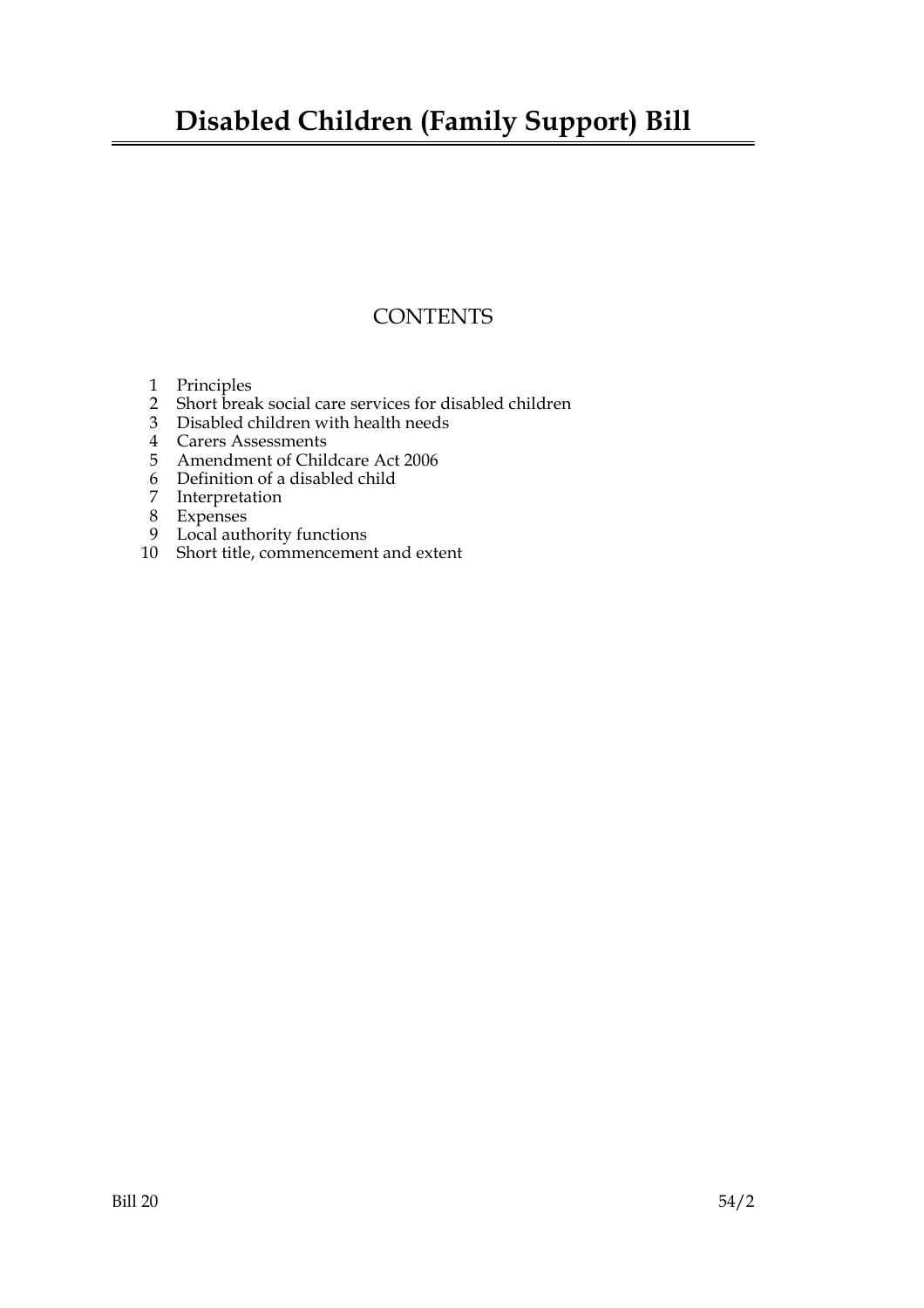## A **BILL** TO

Make provision about the assessment and delivery of short breaks and respite care for carers of disabled children; to amend the law relating to disabled children and their carers; to place duties on local authorities and the National Health Service in respect of disabled children and their carers; and for connected purposes.

E IT ENACTED by the Queen's most Excellent Majesty, by and with the advice and consent of the Lords Spiritual and Temporal, and Commons, in this present **B** E IT ENACTED by the Queen's most Excellent Majesty, by and with consent of the Lords Spiritual and Temporal, and Commons, Parliament assembled, and by the authority of the same, as follows:

#### **1 Principles**

- (1) The following principles apply for the purposes of this Act.
- (2) Carers for disabled children on an unpaid basis have a right to short breaks from their caring role on a regular basis.
- (3) Local authorities and the National Health Service have a responsibility to provide high quality short breaks (or respite care) for the benefit of both disabled children and their carers. *5*
- (4) In any assessment by a local authority of the ability of a carer to provide care for a disabled child, provision must be made for regular and appropriate short breaks from a caring role for that person.

#### **2 Short break social care services for disabled children**

- (1) Section 17 of the Children Act 1989 (c. 41) (provision of services for children in need, their families and others) is amended as follows.
- (2) In subsection (2) at the beginning there is inserted "Subject to subsections (10A) and (10B) below".
- *15*

- (3) After subsection (10) there is inserted—
	- "(10A) Where a person with parental responsibility for a disabled child is ordinarily resident in their area and provides a substantial amount of care on a regular basis for that child a local authority having functions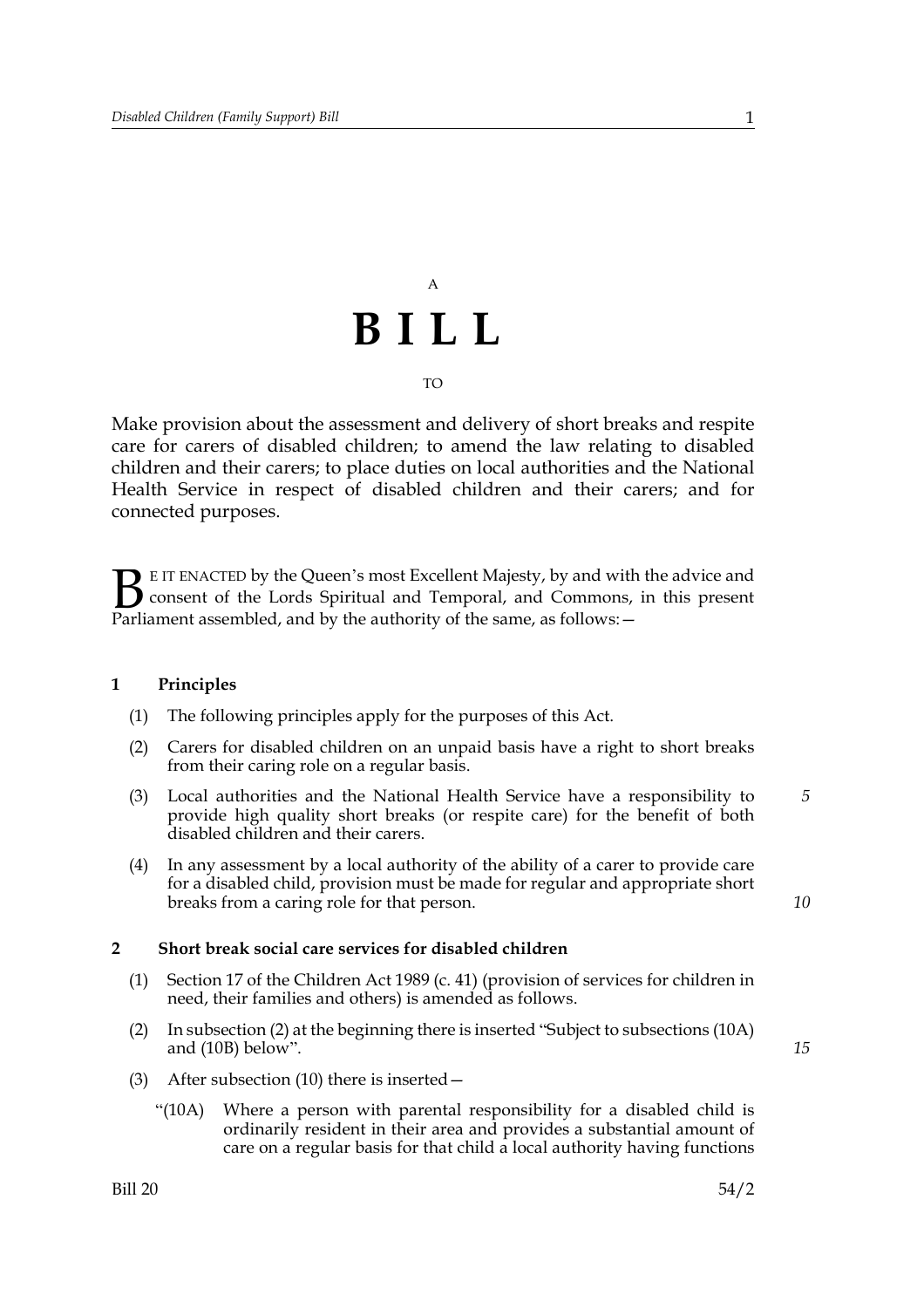under this Part of this Act has a specific duty to assess the needs of the child and family for short break care and make arrangements for the provision for that child of a suitable level of short break care.

(10B) In making arrangements under subsection (10A) above, a local authority must act in accordance with the principles set out in section 1 of the Disabled Children (Family Support) Act 2007."

#### **3 Disabled children with health needs**

- (1) Where a disabled child has a material health care need it shall be the specific duty of the relevant NHS body and the relevant children services authority to assess the disabled child's need for short break care.
- (2) Where an assessment under subsection (1) has been undertaken and the relevant NHS body and children services authority are satisfied that the disabled child's needs require the provision of short break care, they shall be under a specific duty to make arrangements for such care.
- (3) When discharging their duties under subsection (2) the relevant NHS body and children services authority must— *15*
	- (a) inform any person with parental responsibility for the disabled child whom they believe is providing or intending to provide a substantial amount of care for that child that he may be entitled to a carer's assessment under the Carers (Recognition and Services) Act 1995 (c. 12);
	- (b) take into account any assessment undertaken under the Carers (Recognition and Services) Act 1995; and
	- (c) co-operate with one another to provide the effective discharge of their duties under subsection (2).
- (4) In this section a health care need is "material" if in the opinion of the relevant children services authority it either impairs the ability of that authority to arrange short break care for the child or is a health care need that may require attention during a period of short break care.
- (5) In this section the relevant NHS body means the Primary Care Trust or Local Health Board on whose medical list the medical practitioner with whom the child is registered is included or, in relation to a medical practitioner whose name is included on more than one Primary Care Trust or Local Health Board medical list, the Trust or Board in whose area, on the relevant date, most of the practice's patients are living. *30 35*
- (6) The relevant date in subsection (5) shall be taken as the date on which the assessment carried out in accordance with subsection (1) is completed.
- (7) In this section the relevant children services authority means—
	- (a) in England, the children services authority in whose area the disabled child is ordinarily resident; and
	- (b) in Wales, the social services authority in whose area the disabled child is ordinarily resident.
- (8) The Secretary of State (or, in relation to Wales, the National Assembly for Wales) may issue directions on the manner in which an assessment under subsection (1) is to be carried out or the form it is to take.

*10*

*5*

*25*

*20*

*40*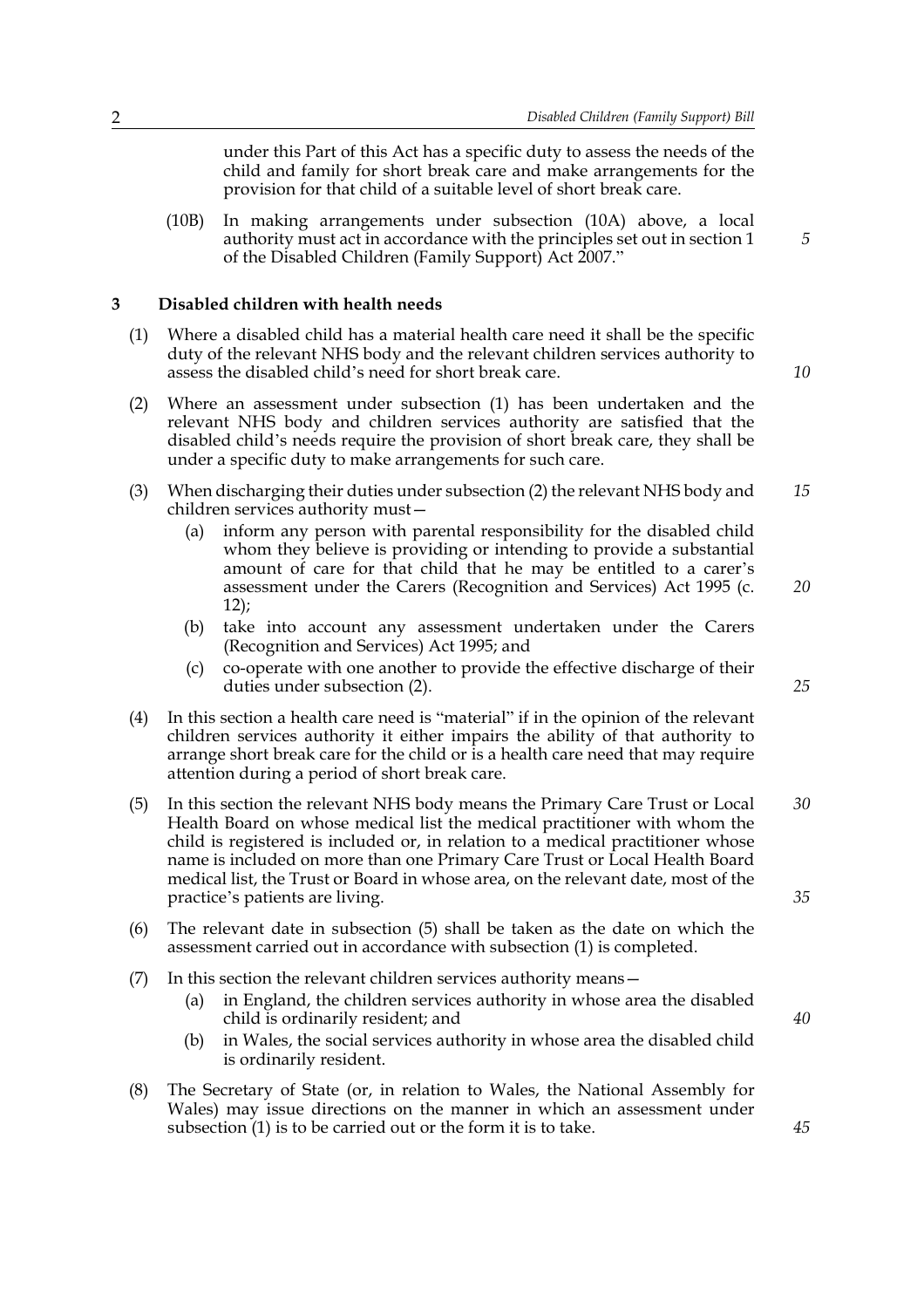#### **4 Carers Assessments**

- (1) Section 1 of the Carers (Recognition and Services) Act 1995 (assessment of ability of carers to provide care: England and Wales) is amended as follows.
	- (a) after subsection (2) there is inserted—
		- " $(2AA)$  Subject to subsection  $(3)$  below, in any case where  $-$ 
			- (a) an assessment is being undertaken for the purposes of section 3 of the Disabled Children (Family Support) Act 2007, and
			- (b) an individual ("the carer") provides or intends to provide a substantial amount of care on a regular basis for the disabled child,

the carer may request the children services authority, before the relevant NHS body and children services authority decide the extent of the disabled child's need for short break care, to carry out an assessment of his ability to provide and to continue to provide care for the disabled child; and if he makes such a request, the children services authority shall carry out such an assessment and the relevant NHS body and children services authority shall take into account the results of that assessment in making that decision."

- (b) in subsection (2A) after the words "or (2)" there is inserted "or (2AA)".
- (c) in subsection (2B) after the words "subsection (2)" there is inserted "or  $(2AA)$ ".
- (d) in subsection (2C) after the words "or (2)" there is inserted "or (2AA)".
- (e) in subsection (3) after the words "or (2)" there is inserted "or (2AA)".
- (f) in subsection (4) after the words "or (2)" there is inserted "or (2AA)".
- (g) in subsection (5) after the words "subsection (2)" there is inserted "or (2AA)".
- (2) Section 6 of the Carers and Disabled Children Act 2000 (c. 16) is amended by inserting in subsection (2) after the words "section  $1(2)$ " the words "or  $(2AA)$ ". *30*

#### **5 Amendment of Childcare Act 2006**

- (1) The Childcare Act 2006 (c. 21) is amended as follows.
- (2) In section 6 (duty to secure sufficient childcare for working parents), in subsection (1) after paragraph (b) there is inserted "; or
	- $\degree$  (c) to sustain their caring responsibilities where they are providing regular and substantial care for a disabled child". *35*
- (3) In section 22 (duty to secure sufficient childcare for working parents), in subsection (1) after paragraph (b) there is inserted "; or
	- "(c) to sustain their caring responsibilities where they are providing regular and substantial care for a disabled child".

#### **6 Definition of a disabled child**

Section 17 of the Children Act 1989 is amended by substituting for subsection

*5*

*10*

*15*

*20*

*25*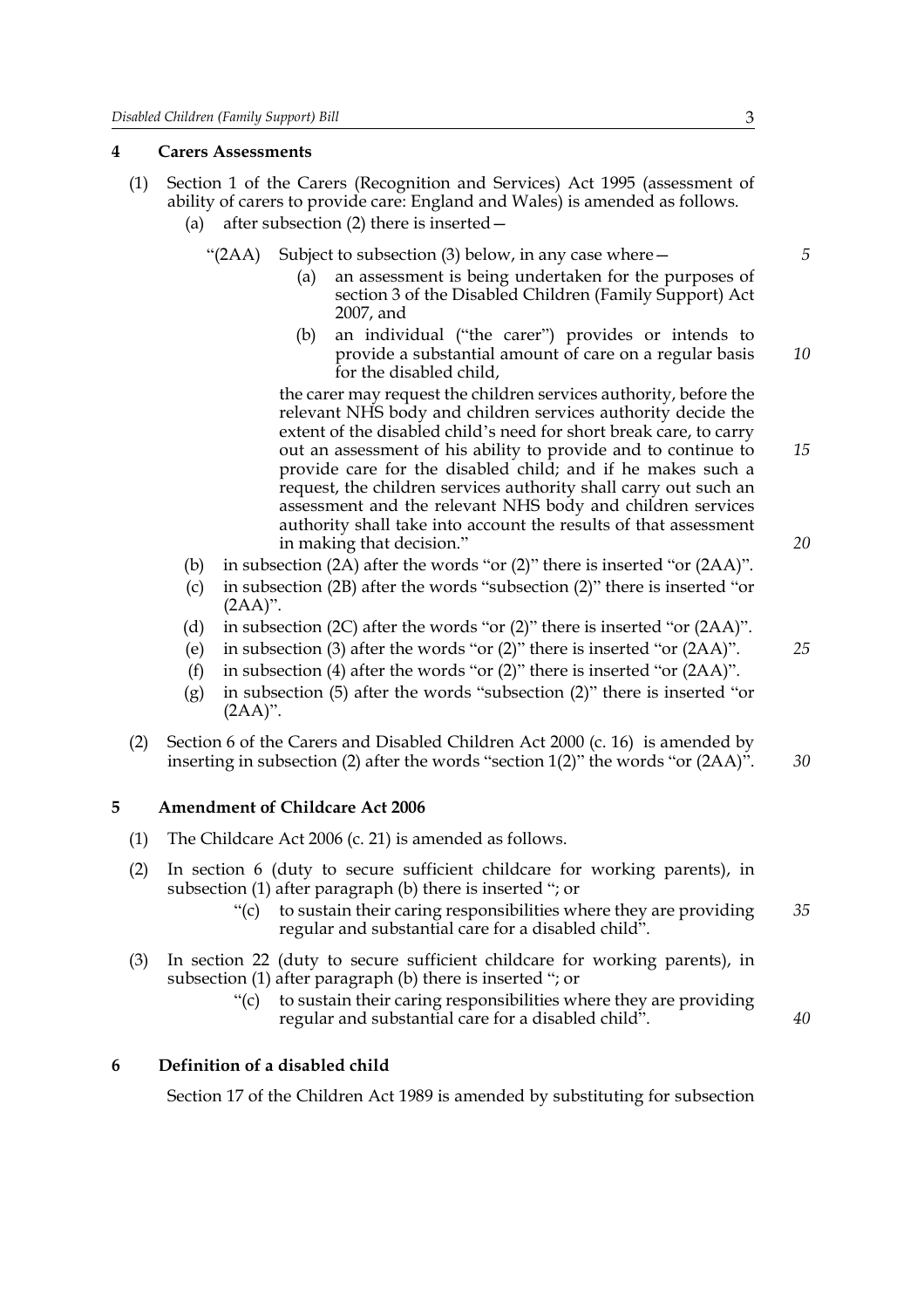$11 -$ 

- " $(11)$  For the purposes of this Part, a child is disabled if he is disabled within the meaning of section 1 of the Disability Discrimination Act 1995 (c. 50); and in this part—
	- "development" means physical, intellectual, emotional, social or behavioural development; and
	- "health" means physical or mental health".

#### **7 Interpretation**

In this Act—

- "carer" means a person with parental responsibility for a disabled child within the meaning of section 6 of the Carers and Disabled Children Act 2000 (assessment: persons with responsibility for disabled children); *10*
- "children's services authority" means a local authority as defined in section 63(1) of the Children Act 2004 (c. 31) (disclosure of information by Inland Revenue); *15*
- "disabled child" means a child who is disabled within the meaning of section 1 of the Disability Discrimination Act 1995;
- "local authority" means a local authority having responsibilities under the Carers (Recognition and Services) Act 1995 or the Carers and Disabled Children Act 2000; *20*
- "parental responsibility" has the meaning as defined in section 3 of the Children Act 1989 (meaning of "parental responsibility");
- "respite care" has the same meaning as "short break care";
- "short break care" means a service provided to the disabled child in order that the person with parental responsibility for the child has a break from caring. *25*

#### **8 Expenses**

*There shall be paid out of money provided by Parliament—*

- *(a) any sums to be paid by the Secretary of State for or in connection with the carrying out of his functions under this Act; and 30*
- *(b) any increase attributable to this Act in the sums which are payable out of money so provided under any other Act.*

#### **9 Local authority functions**

In Schedule 1 to the Local Authority Social Services Act 1970 (c. 42) (enactments conferring functions assigned to social services committees) at the end there shall be inserted— *35*

| "Disabled Children<br>Support) Act 2007 (c.) | (Family |                                                              |
|----------------------------------------------|---------|--------------------------------------------------------------|
| Sections 3 and 4                             |         | Assessment of carers and provision<br>of short breaks care." |

*40*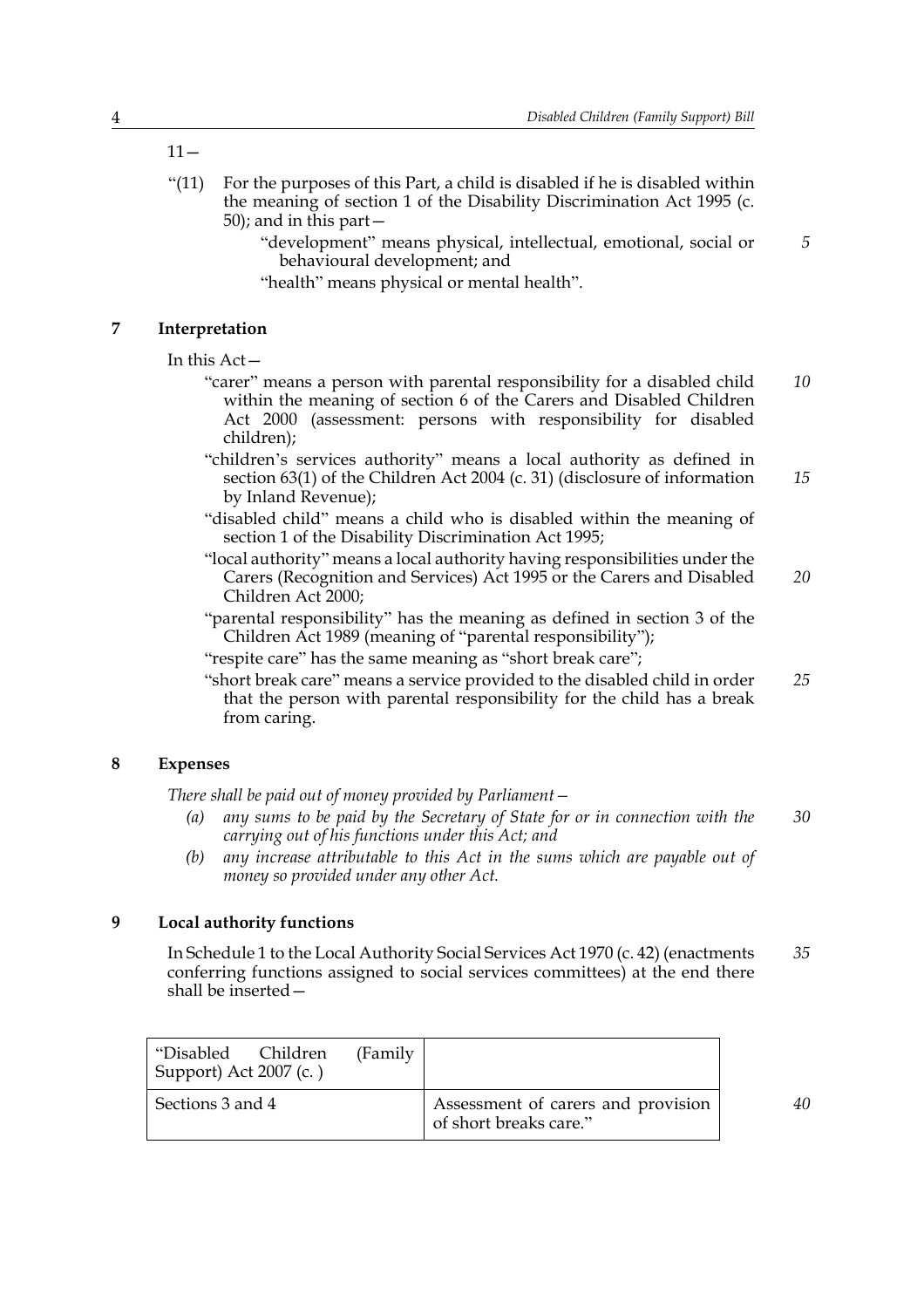#### **10 Short title, commencement and extent**

- (1) This Act may be cited as the Disabled Children (Family Support) Act 2007.
- (2) Apart from this section, this Act comes into force on such day as may be appointed by order made by statutory instrument.
- (3) An order under subsection (2) is to be made—
	- (a) in relation to England, by the Secretary of State; and
	- (b) in relation to Wales, by the National Assembly for Wales.
- (4) The Secretary of State may by order made by statutory instrument provide that this Act shall have effect in its application to the Isles of Scilly with such modifications as are specified in the order.
- (5) A statutory instrument containing an order under subsection (4) shall be subject to annulment in pursuance of a resolution of either House of Parliament.
- (6) This Act extends to England and Wales only.

*10*